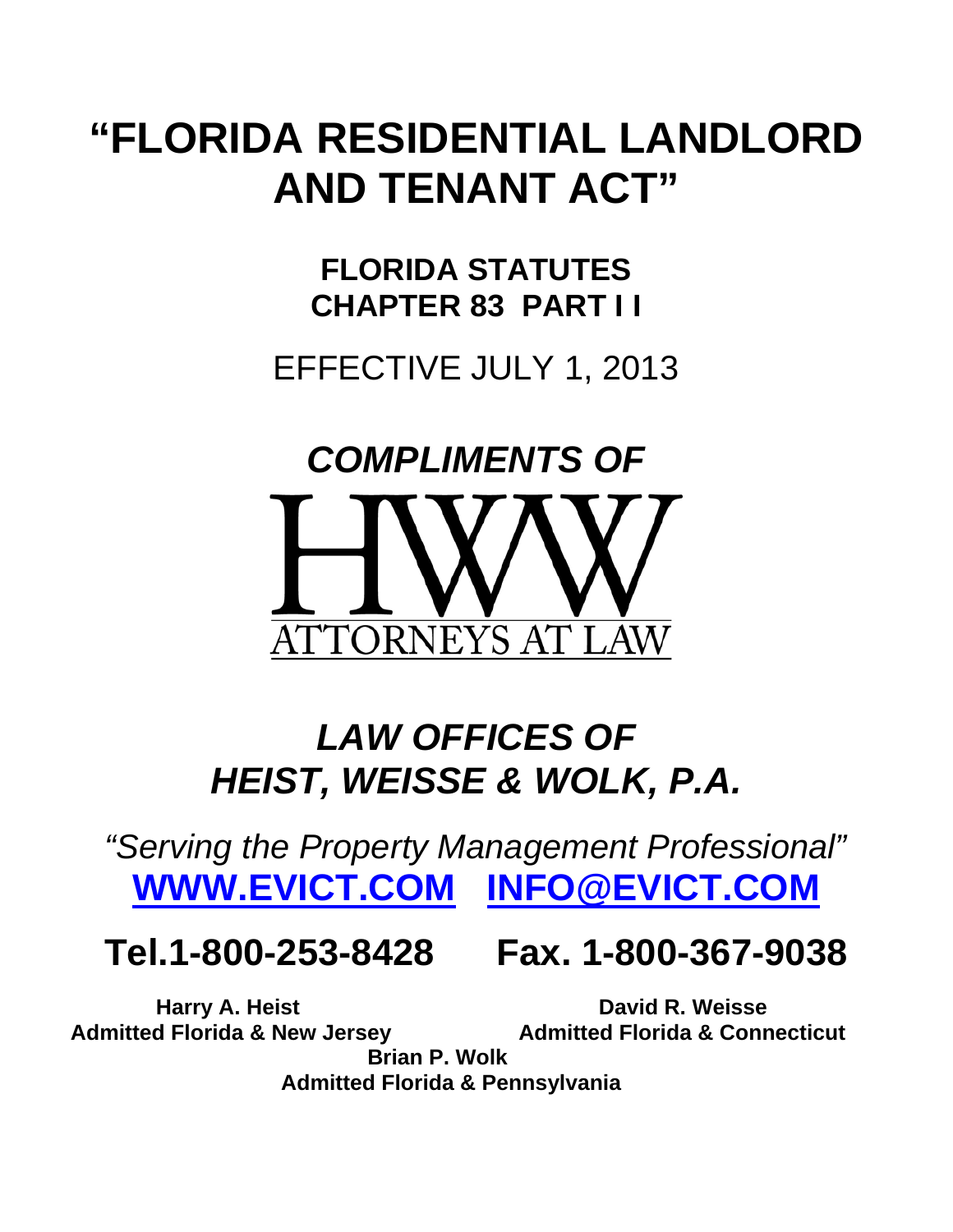### **RESIDENTIAL TENANCIES Florida Statutes Chapter 83, Part 2, Updated JUNE 10, 2013 EFFECTIVE JULY 1, 2013**

## **NOTE: THE DISCLOSURE REQUIRED IN 83.49 IS NOT REQUIRED EXCEPT FOR LEASES ENTERED INTO AFTER JANUARY 1, 2014 EMPHASIS OF IMPORTANT CHANGES ARE IN RED**

- [83.42 Exclusions from application of part.](#page-1-2) [83.58 Remedies; tenant holding over.](#page-8-1)
- 
- 
- [83.45 Unconscionable rental agreement or provision.](#page-2-1) [83.60 Defenses to action for rent or possession;](#page-9-0)
- [83.46 Rent; duration of tenancies.](#page-2-2) example the [procedure.](#page-9-0)
- 

[83.48 Attorney's fees.](#page-3-0) The same of the state of the [final hearing.](#page-9-1)

[83.49 Deposit money or advance rent; duty of landlord](#page-3-1)  [and tenant.](#page-3-1)

[83.50 Disclosure.](#page-5-0) [judgment.](#page-10-0)

- [83.51 Landlord's obligation to maintain premises.](#page-5-1) [83.63 Casualty damage.](#page-10-1)
- 83.52 Tenant's obligation to maintain dwelling unit.<br>83.53 Landlord's access to dwelling unit. 83.67 Prohibited practices.
- [83.53 Landlord's access to dwelling unit.](#page-6-1)
- [83.535 Flotation bedding system; restrictions on use.](#page-6-2) [83.681 Orders to enjoin violations of this part.](#page-11-0)
- [83.54 Enforcement of rights and duties; civil action.](#page-6-3) 83.682 Termination of rental agreement by a
- [83.55 Right of action for damages.](#page-6-3) Servicemember.
- [83.56 Termination of rental agreement.](#page-6-4)
- [83.40 Short title.](#page-1-0) [83.57 Termination of tenancy without specific term.](#page-7-0)
- [83.41 Application.](#page-1-1) [83.575 Termination of tenancy with specific duration.](#page-8-0)
	-
- [83.43 Definitions.](#page-1-3) [83.59 Right of action for possession.](#page-8-2)
- [83.44 Obligation of good faith.](#page-2-0) [83.595 Choice of remedies upon breach by tenant.](#page-8-3)
	-
- [83.47 Prohibited provisions in rental agreements.](#page-2-3) 83.61 Disbursement of funds in registry of court; prompt
	- [83.62 Restoration of possession to landlord.](#page-9-2)
	- [83.625 Power to award possession and enter money](#page-10-0)
	-
	-
	-
	-

## <u>mont les notifies de la mont de la comme de la comme de la comme de la comme de la comme de la comme de la com</u>

<span id="page-1-0"></span>**83.40 Short title.**--This part shall be known as the "Florida Residential Landlord and Tenant Act."

<span id="page-1-1"></span>**83.41 Application.**--This part applies to the rental of a cooperative apartment. divelling unit.<br>dwelling unit.

#### <span id="page-1-3"></span><span id="page-1-2"></span>**83.42 Exclusions from application of part.**--This part does not apply to:

(1) Residency or detention in a facility, whether public or private, when residence or detention is incidental to the provision of medical, geriatric, educational, counseling, religious, or similar services.

(2) Occupancy under a contract of sale of a dwelling unit. Construction, maintenance, operation<br>or the preparaty of which it is a part in which the buyer bear of appearance, of any dwelling unit. or the property of which it is a part in which the buyer has paid at least 12 months' rent or in which the buyer has paid at least 1 month's rent and a deposit of at least 5 percent of the purchase price of the property.

(3) Transient occupancy in a hotel, condominium, motel, roominghouse, or similar public lodging, or transient occupancy in a mobile home park.

(4) Occupancy by a holder of a proprietary lease in a

**83.43 Definitions.**--As used in this part, the following words and terms shall have the following meanings unless some other meaning is plainly indicated: (1) "Building, housing, and health codes" means any

law, ordinance, or governmental regulation concerning health, safety, sanitation or fitness for habitation, or the construction, maintenance, operation, occupancy, use,

(2) "Dwelling unit" means:

(a) A structure or part of a structure that is rented for use as a home, residence, or sleeping place by one person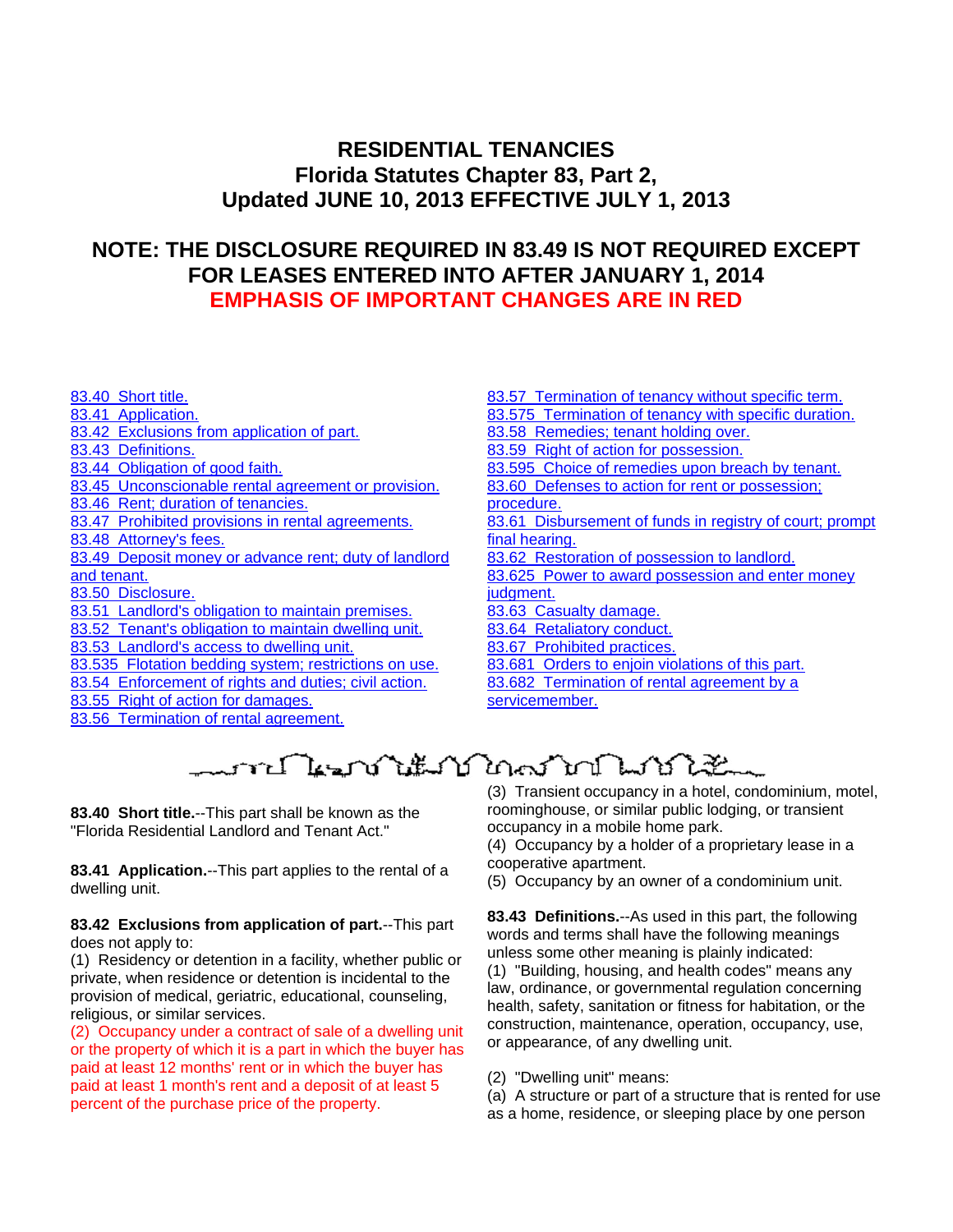or by two or more persons who maintain a common household.

(b) A mobile home rented by a tenant.

(c) A structure or part of a structure that is furnished, with or without rent, as an incident of employment for use

as a home, residence, or sleeping place by one or more persons.

<span id="page-2-0"></span>(3) "Landlord" means the owner or lessor of a dwelling unit.

(4) "Tenant" means any person entitled to occupy a dwelling unit under a rental agreement.

<span id="page-2-1"></span>(5) "Premises" means a dwelling unit and the structure of which it is a part and a mobile home lot and the appurtenant facilities and grounds, areas, facilities, and property held out for the use of tenants generally.

(6) "Rent" means the periodic payments due the landlord from the tenant for occupancy under a rental agreement and any other payments due the landlord from the tenant as may be designated as rent in a written rental agreement.

(7) "Rental agreement" means any written agreement, or oral agreement if for less duration than 1 year, providing for use and occupancy of premises.

(8) "Good faith" means honesty in fact in the conduct or transaction concerned.

(9) "Advance rent" means moneys paid to the landlord to be applied to future rent payment periods, but does not include rent paid in advance for a current rent payment period.

<span id="page-2-2"></span>(10) "Transient occupancy" means occupancy when it is the intention of the parties that the occupancy will be temporary.

(11) "Deposit money" means any money held by the landlord on behalf of the tenant, including, but not limited to, damage deposits, security deposits, advance rent deposit, pet deposit, or any contractual deposit agreed to between landlord and tenant either in writing or orally.

(12) "Security deposits" means any moneys held by the landlord as security for the performance of the rental agreement, including, but not limited to, monetary damage to the landlord caused by the tenant's breach of lease prior to the expiration thereof.

(13) "Legal holiday" means holidays observed by the clerk of the court.

(14) "Servicemember" shall have the same meaning as provided in s. 250.01.

(15) "Active duty" shall have the same meaning as provided in s. 250.01.

(16) "State active duty" shall have the same meaning as provided in s. 250.01.

(17) "Early termination fee" means any charge, fee, or forfeiture that is provided for in a written rental

<span id="page-2-3"></span>agreement and is assessed to a tenant when a tenant elects to terminate the rental agreement, as provided in the agreement, and vacates a dwelling unit before the end of the rental agreement. An early termination fee does not include:

(a) Unpaid rent and other accrued charges through the end of the month in which the landlord retakes possession of the dwelling unit.

(b) Charges for damages to the dwelling unit.

(c) Charges associated with a rental agreement settlement, release, buy-out, or accord and satisfaction agreement.

**83.44 Obligation of good faith.**--Every rental agreement or duty within this part imposes an obligation of good faith in its performance or enforcement.

#### **83.45 Unconscionable rental agreement or provision.**--

(1) If the court as a matter of law finds a rental agreement or any provision of a rental agreement to have been unconscionable at the time it was made, the court may refuse to enforce the rental agreement, enforce the remainder of the rental agreement without the unconscionable provision, or so limit the application of any unconscionable provision as to avoid any unconscionable result.

(2) When it is claimed or appears to the court that the rental agreement or any provision thereof may be unconscionable, the parties shall be afforded a reasonable opportunity to present evidence as to meaning, relationship of the parties, purpose, and effect to aid the court in making the determination.

#### **83.46 Rent; duration of tenancies.**--

(1) Unless otherwise agreed, rent is payable without demand or notice; periodic rent is payable at the beginning of each rent payment period; and rent is uniformly apportionable from day to day.

(2) If the rental agreement contains no provision as to duration of the tenancy, the duration is determined by the periods for which the rent is payable. If the rent is payable weekly, then the tenancy is from week to week; if payable monthly, tenancy is from month to month; if payable quarterly, tenancy is from quarter to quarter; if payable yearly, tenancy is from year to year. (3) If the dwelling unit is furnished without rent as an incident of employment and there is no agreement as to the duration of the tenancy, the duration is determined by the periods for which wages are payable. If wages are payable weekly or more frequently, then the tenancy is from week to week; and if wages are payable monthly or no wages are payable, then the tenancy is from month to month. In the event that the employee ceases employment, the employer shall be entitled to rent for the period from the day after the employee ceases employment until the day that the dwelling unit is vacated at a rate equivalent to the rate charged for similarly situated residences in the area. This subsection shall not apply to an employee or a resident manager of an apartment house or an apartment complex when there is a written agreement to the contrary.

#### **83.47 Prohibited provisions in rental agreements.**--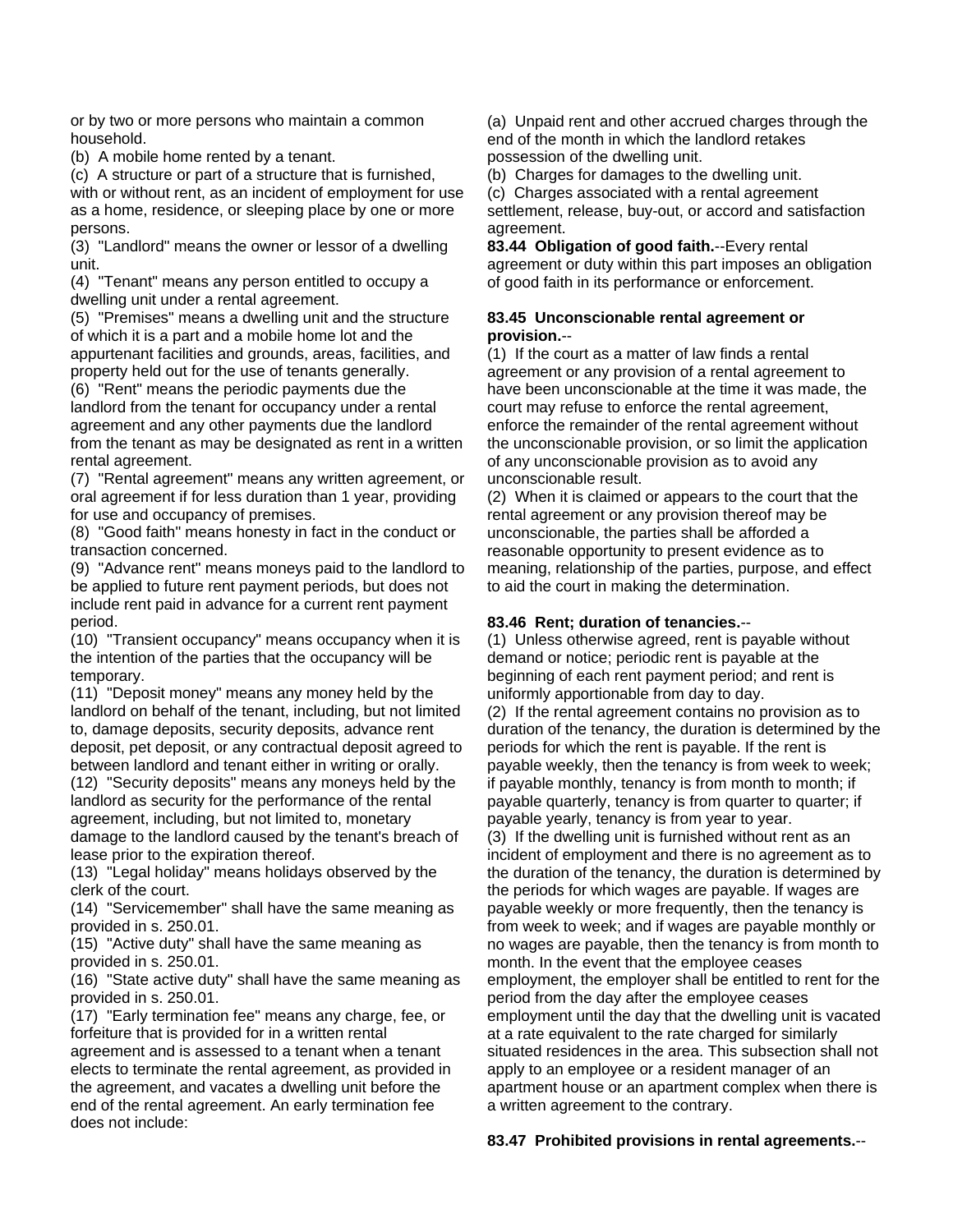(1) A provision in a rental agreement is void and unenforceable to the extent that it:

(a) Purports to waive or preclude the rights, remedies, or requirements set forth in this part.

(b) Purports to limit or preclude any liability of the landlord to the tenant or of the tenant to the landlord, arising under law.

(2) If such a void and unenforceable provision is included in a rental agreement entered into, extended, or renewed after the effective date of this part and either party suffers actual damages as a result of the inclusion, the aggrieved party may recover those damages sustained after the effective date of this part.

<span id="page-3-0"></span>**83.48 Attorney fees.**--In any civil action brought to enforce the provisions of the rental agreement or this part, the party in whose favor a judgment or decree has been rendered may recover reasonable attorney fees and court costs from the nonprevailing party. The right to attorney fees in this section may not be waived in a lease agreement. However, attorney fees may not be awarded under this section in a claim for personal injury damages based on a breach of duty under s. 83.51.

#### <span id="page-3-1"></span>**83.49 Deposit money or advance rent; duty of landlord and tenant.**--

(1) Whenever money is deposited or advanced by a tenant on a rental agreement as security for performance of the rental agreement or as advance rent for other than the next immediate rental period, the landlord or the landlord's agent shall either:

(a) Hold the total amount of such money in a separate non-interest-bearing account in a Florida banking institution for the benefit of the tenant or tenants. The landlord shall not commingle such moneys with any other funds of the landlord or hypothecate, pledge, or in any other way make use of such moneys until such moneys are actually due the landlord;

(b) Hold the total amount of such money in a separate interest-bearing account in a Florida banking institution for the benefit of the tenant or tenants, in which case the tenant shall receive and collect interest in an amount of at least 75 percent of the annualized average interest rate payable on such account or interest at the rate of 5 percent per year, simple interest, whichever the landlord elects. The landlord shall not commingle such moneys with any other funds of the landlord or hypothecate, pledge, or in any other way make use of such moneys until such moneys are actually due the landlord; or (c) Post a surety bond, executed by the landlord as principal and a surety company authorized and licensed to do business in the state as surety, with the clerk of the circuit court in the county in which the dwelling unit is located in the total amount of the security deposits and advance rent he or she holds on behalf of the tenants or \$50,000, whichever is less. The bond shall be conditioned upon the faithful compliance of the landlord with the provisions of this section and shall run to the

Governor for the benefit of any tenant injured by the landlord's violation of the provisions of this section. In addition to posting the surety bond, the landlord shall pay to the tenant interest at the rate of 5 percent per year, simple interest. A landlord, or the landlord's agent, engaged in the renting of dwelling units in five or more counties, who holds deposit moneys or advance rent and who is otherwise subject to the provisions of this section, may, in lieu of posting a surety bond in each county, elect to post a surety bond in the form and manner provided in this paragraph with the office of the Secretary of State. The bond shall be in the total amount of the security deposit or advance rent held on behalf of tenants or in the amount of \$250,000, whichever is less. The bond shall be conditioned upon the faithful compliance of the landlord with the provisions of this section and shall run to the Governor for the benefit of any tenant injured by the landlord's violation of this section. In addition to posting a surety bond, the landlord shall pay to the tenant interest on the security deposit or advance rent held on behalf of that tenant at the rate of 5 percent per year simple interest.

(2) The landlord shall, in the lease agreement or within 30 days after receipt of advance rent or a security deposit, give written notice to the tenant which includes disclosure of the advance rent or security deposit.

Subsequent to providing such written notice, if the landlord changes the manner or location in which he or she is holding the advance rent or security deposit, he or she must notify the tenant within 30 days after the change as provided in paragraphs (a)-(d). The landlord is not required to give new or additional notice solely because the depository has merged with another financial institution, changed its name, or transferred ownership to a different financial institution. This subsection does not apply to any landlord who rents fewer than five individual dwelling units. Failure to give this notice is not a defense to the payment of rent when

due. The written notice must: (a) Be given in person or by mail to the tenant.

(b) State the name and address of the depository where the advance rent or security deposit is being held or state that the landlord has posted a surety bond as provided by law.

(c) State whether the tenant is entitled to interest on the deposit.

(d) Contain the following disclosure:

**YOUR LEASE REQUIRES PAYMENT OF CERTAIN DEPOSITS. THE LANDLORD MAY TRANSFER ADVANCE RENTS TO THE LANDLORD'S ACCOUNT AS THEY ARE DUE AND WITHOUT NOTICE. WHEN YOU MOVE OUT, YOU MUST GIVE THE LANDLORD YOUR NEW ADDRESS SO THAT THE LANDLORD CAN SEND YOU NOTICES REGARDING YOUR DEPOSIT. THE LANDLORD MUST MAIL YOU NOTICE, WITHIN 30 DAYS AFTER YOU MOVE OUT,**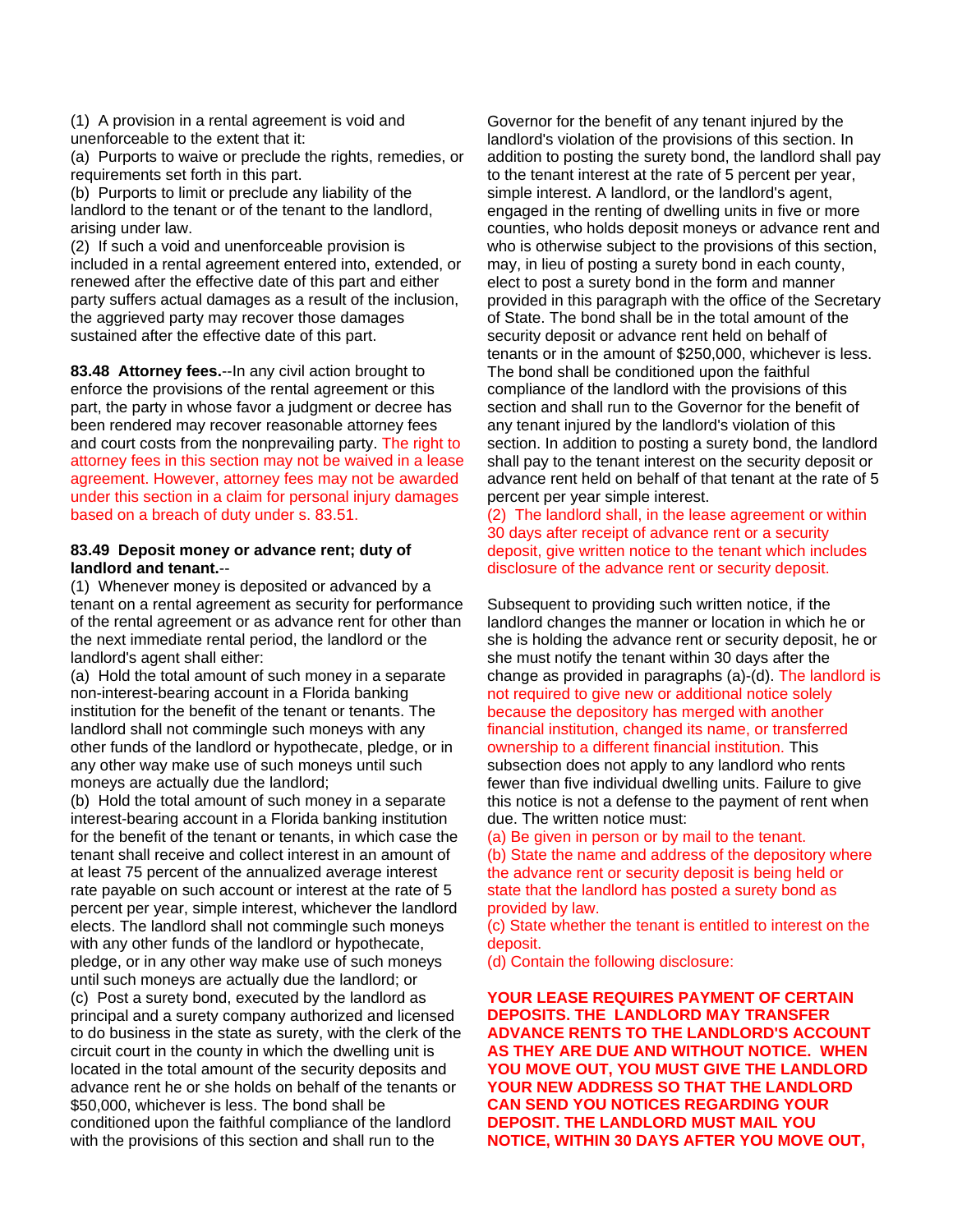**OF THE LANDLORD'S INTENT TO IMPOSE A CLAIM AGAINST THE DEPOSIT. IF YOU DO NOT REPLY TO THE LANDLORD STATING YOUR OBJECTION TO THE CLAIM WITHIN 15 DAYS AFTER RECEIPT OF THE LANDLORD'S NOTICE, THE LANDLORD WILL COLLECT THE CLAIM AND MUST MAIL YOU THE REMAINING DEPOSIT, IF ANY.** 

**IF THE LANDLORD FAILS TO TIMELY MAIL YOU NOTICE, THE LANDLORD MUST RETURN THE DEPOSIT BUT MAY LATER FILE A LAWSUIT AGAINST YOU FOR DAMAGES. IF YOU FAIL TO TIMELY OBJECT TO A CLAIM, THE LANDLORD MAY COLLECT FROM THE DEPOSIT, BUT YOU MAY LATER FILE A LAWSUIT CLAIMING A REFUND.** 

**YOU SHOULD ATTEMPT TO INFORMALLY RESOLVE ANY DISPUTE BEFORE FILING A LAWSUIT. GENERALLY, THE PARTY IN WHOSE FAVOR A JUDGMENT IS RENDERED WILL BE AWARDED COSTS AND ATTORNEY FEES PAYABLE BY THE LOSING PARTY.** 

#### **THIS DISCLOSURE IS BASIC. PLEASE REFER TO PART II OF CHAPTER 83, FLORIDA STATUTES, TO DETERMINE YOUR LEGAL RIGHTS AND OBLIGATIONS.**

#### (3) The landlord or the landlord's agent may disburse advance rents from the deposit account to the landlord's benefit when the advance rental period commences and without notice to the tenant. For all other deposits:

(a) Upon the vacating of the premises for termination of the lease, if the landlord does not intend to impose a claim on the security deposit, the landlord shall have 15 days to return the security deposit together with interest if otherwise required, or the landlord shall have 30 days to give the tenant written notice by certified mail to the tenant's last known mailing address of his or her intention to impose a claim on the deposit and the reason for imposing the claim. The notice shall contain a statement in substantially the following form: This is a notice of my intention to impose a claim for damages in the amount of example upon your security deposit, due to  $\qquad \qquad$  . It is sent to you as required by s. 83.49(3), Florida Statutes. You are hereby notified that you must object in writing to this deduction from your security deposit within 15 days from the time you receive this notice or I will be authorized to deduct my claim from your security deposit. Your objection must be sent to (landlord's address) .

If the landlord fails to give the required notice within the 30-day period, he or she forfeits the right to impose a claim upon the security deposit and may not seek a setoff against the deposit but may file an action for damages after return of the deposit.

(b) Unless the tenant objects to the imposition of the landlord's claim or the amount thereof within 15 days after receipt of the landlord's notice of intention to impose a claim, the landlord may then deduct the amount of his or her claim and shall remit the balance of the deposit to the tenant within 30 days after the date of the notice of intention to impose a claim for damages. The failure of the tenant to make a timely objection does not waive any rights of the tenant to seek damages in a separate action.

(c) If either party institutes an action in a court of competent jurisdiction to adjudicate the party's right to the security deposit, the prevailing party is entitled to receive his or her court costs plus a reasonable fee for his or her attorney. The court shall advance the cause on the calendar.

(d) Compliance with this section by an individual or business entity authorized to conduct business in this state, including Florida-licensed real estate brokers and sales associates, constitutes compliance with all other relevant Florida Statutes pertaining to security deposits held pursuant to a rental agreement or other landlordtenant relationship. Enforcement personnel shall look solely to this section to determine compliance. This section prevails over any conflicting provisions in chapter 475 and in other sections of the Florida Statutes, and shall operate to permit licensed real estate brokers to disburse security deposits and deposit money without having to comply with the notice and settlement procedures contained in s. 475.25(1)(d).

(4) The provisions of this section do not apply to transient rentals by hotels or motels as defined in chapter 509; nor do they apply in those instances in which the amount of rent or deposit, or both, is regulated by law or by rules or regulations of a public body, including public housing authorities and federally administered or regulated housing programs including s. 202, s. 221(d)(3) and (4), s. 236, or s. 8 of the National Housing Act, as amended, other than for rent stabilization. With the exception of subsections (3), (5), and (6), this section is not applicable to housing authorities or public housing agencies created pursuant to chapter 421 or other statutes.

(5) Except when otherwise provided by the terms of a written lease, any tenant who vacates or abandons the premises prior to the expiration of the term specified in the written lease, or any tenant who vacates or abandons premises which are the subject of a tenancy from week to week, month to month, quarter to quarter, or year to year, shall give at least 7 days' written notice by certified mail or personal delivery to the landlord prior to vacating or abandoning the premises which notice shall include the address where the tenant may be reached. Failure to give such notice shall relieve the landlord of the notice requirement of paragraph (3)(a) but shall not waive any right the tenant may have to the security deposit or any part of it.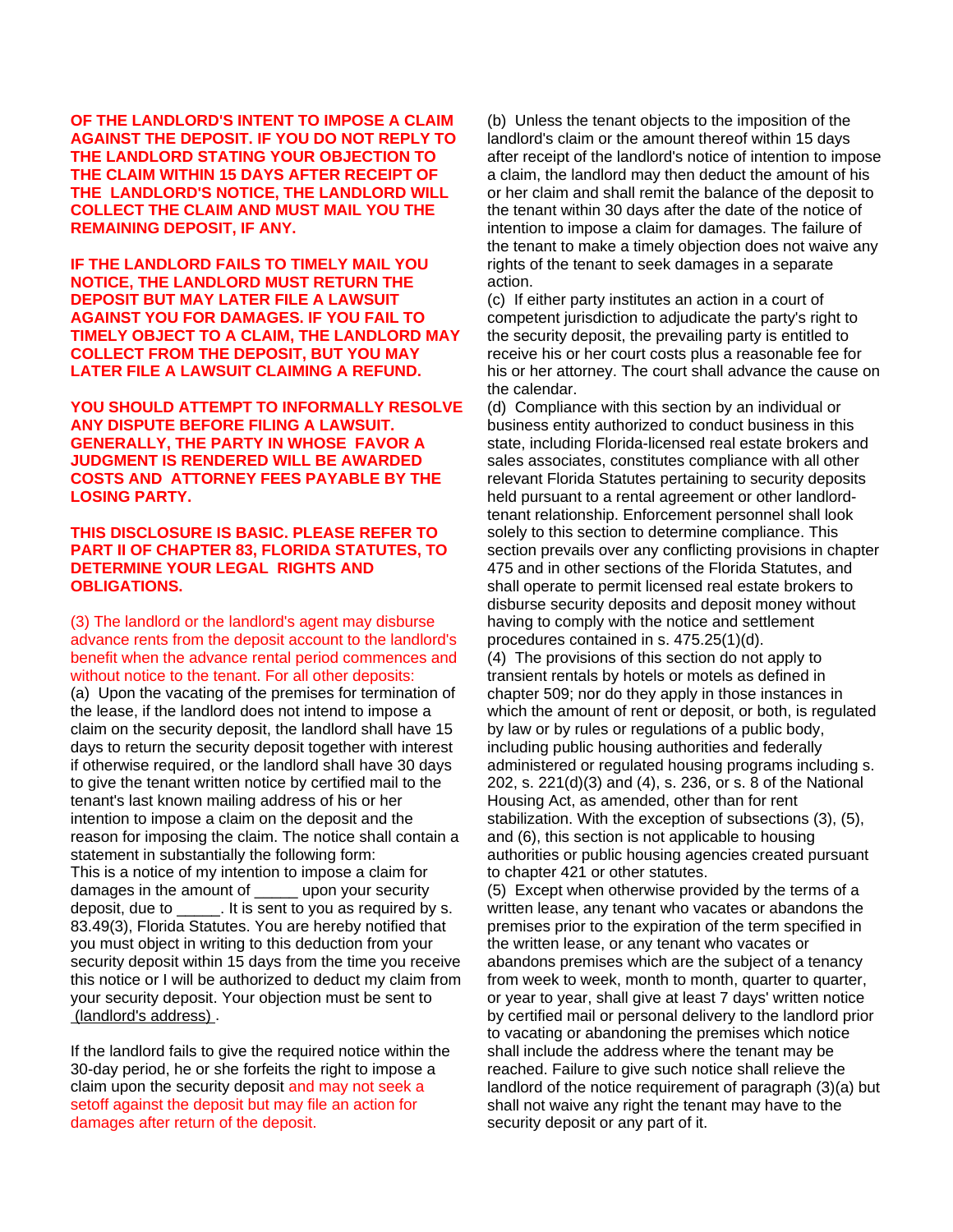(6) For the purposes of this part, a renewal of an existing rental agreement shall be considered a new rental agreement, and any security deposit carried forward shall be considered a new security deposit. (7) Upon the sale or transfer of title of the rental property from one owner to another, or upon a change in the designated rental agent, any and all security deposits or advance rents being held for the benefit of the tenants shall be transferred to the new owner or agent, together with any earned interest and with an accurate accounting showing the amounts to be credited to each tenant account.. Upon the transfer of such funds and records to the new owner or agent, and upon transmittal of a written receipt therefor, the transferor is free from the obligation imposed in subsection (1) to hold such moneys on behalf of the tenant. There is a rebuttable presumption that any new owner or agent received the security deposit from the previous owner or agent; however, this presumption is limited to 1 month's rent. This subsection does not excuse the landlord or agent for a violation of other provisions of this section while in possession of such deposits.

(8) Any person licensed under the provisions of s. 509.241, unless excluded by the provisions of this part, who fails to comply with the provisions of this part shall be subject to a fine or to the suspension or revocation of his or her license by the Division of Hotels and Restaurants of the Department of Business and Professional Regulation in the manner provided in s. 509.261.

(9) In those cases in which interest is required to be paid to the tenant, the landlord shall pay directly to the tenant, or credit against the current month's rent, the interest due to the tenant at least once annually. However, no interest shall be due a tenant who wrongfully terminates his or her tenancy prior to the end of the rental term.

#### <span id="page-5-0"></span>**83.50 Disclosure of landlord's address** --

In addition to any other disclosure required by law, the landlord, or a person authorized to enter into a rental agreement on the landlord's behalf, shall disclose in writing to the tenant, at or before the commencement of the tenancy, the name and address of the landlord or a person authorized to receive notices and demands in the landlord's behalf. The person so authorized to receive notices and demands retains authority until the tenant is notified otherwise. All notices of such names and addresses or changes thereto shall be delivered to the tenant's residence or, if specified in writing by the tenant, to any other address.

#### <span id="page-5-1"></span>**83.51 Landlord's obligation to maintain premises.**--

(1) The landlord at all times during the tenancy shall:

(a) Comply with the requirements of applicable building, housing, and health codes; or

(b) Where there are no applicable building, housing, or health codes, maintain the roofs, windows, doors, floors, steps, porches, exterior walls, foundations, and all other

structural components in good repair and capable of resisting normal forces and loads and the plumbing in reasonable working condition. The landlord, at commencement of the tenancy, must ensure that screens are installed in a reasonable condition. Thereafter, the landlord must repair damage to screens

once annually, when necessary, until termination of the rental agreement. The landlord is not required to maintain a mobile home or other structure owned by the tenant. The landlord's obligations under this subsection may be altered or modified in writing with respect to a single-family home or duplex.

(2)(a) Unless otherwise agreed in writing, in addition to the requirements of subsection (1), the landlord of a dwelling unit other than a single-family home or duplex shall, at all times during the tenancy, make reasonable provisions for:

1. The extermination of rats, mice, roaches, ants, wooddestroying organisms, and bedbugs. When vacation of the premises is required for such extermination, the landlord is not liable for damages but shall abate the rent. The tenant must temporarily vacate the premises for a period of time not to exceed 4 days, on 7 days' written notice, if necessary, for extermination pursuant to this subparagraph.

- 2. Locks and keys.
- 3. The clean and safe condition of common areas.
- 4. Garbage removal and outside receptacles therefor.

5. Functioning facilities for heat during winter, running water, and hot water.

(b) Unless otherwise agreed in writing, at the commencement of the tenancy of a single-family home or duplex, the landlord shall install working smoke detection devices. As used in this paragraph, the term "smoke detection device" means an electrical or batteryoperated device which detects visible or invisible particles of combustion and which is listed by Underwriters Laboratories, Inc., Factory Mutual Laboratories, Inc., or any other nationally recognized testing laboratory using nationally accepted testing standards.

(c) Nothing in this part authorizes the tenant to raise a noncompliance by the landlord with this subsection as a defense to an action for possession under s. 83.59.

(d) This subsection shall not apply to a mobile home owned by a tenant.

(e) Nothing contained in this subsection prohibits the landlord from providing in the rental agreement that the tenant is obligated to pay costs or charges for garbage removal, water, fuel, or utilities.

(3) If the duty imposed by subsection (1) is the same or greater than any duty imposed by subsection (2), the landlord's duty is determined by subsection (1).

(4) The landlord is not responsible to the tenant under this section for conditions created or caused by the negligent or wrongful act or omission of the tenant, a member of the tenant's family, or other person on the premises with the tenant's consent.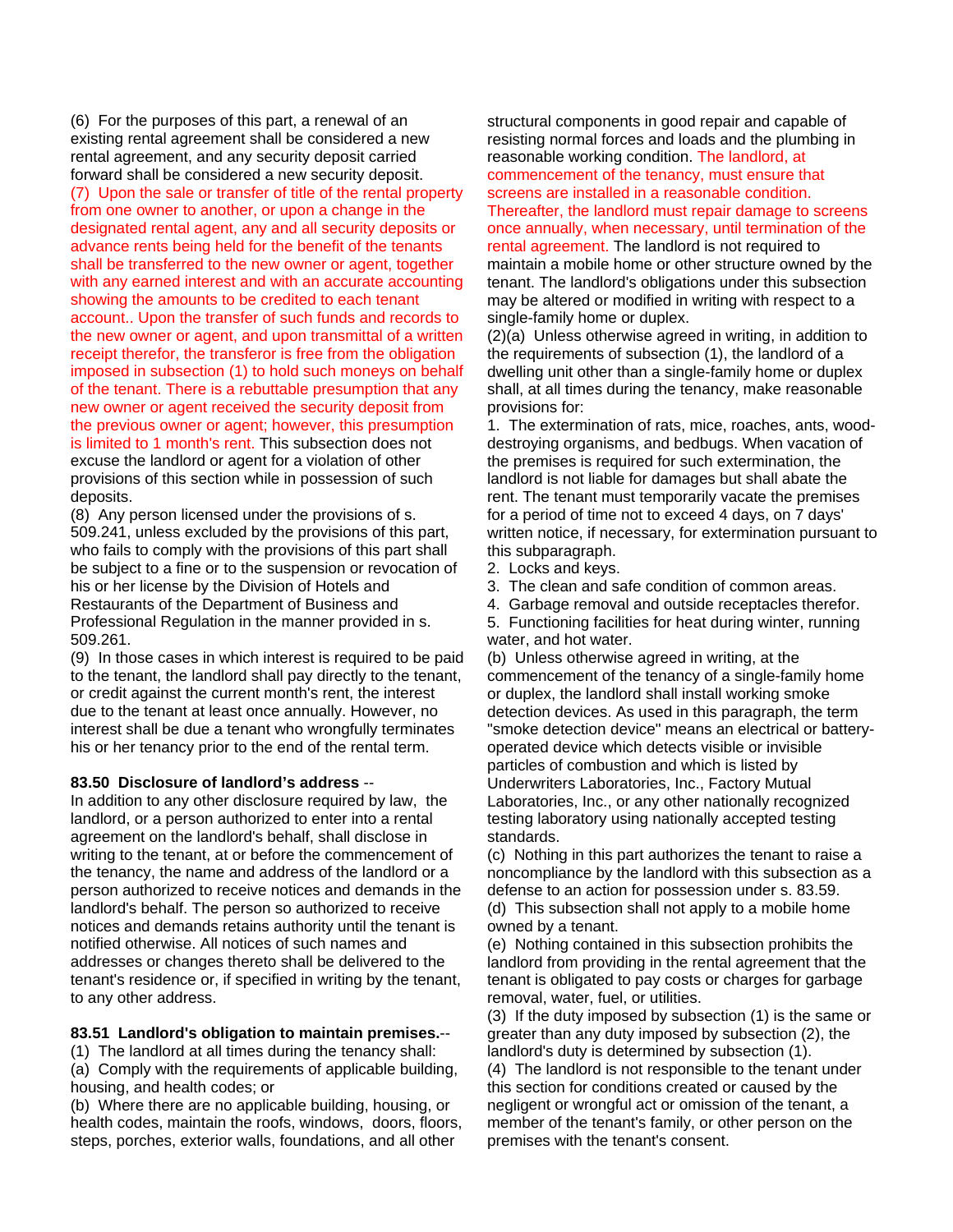<span id="page-6-0"></span>**83.52 Tenant's obligation to maintain dwelling unit.**-- The tenant at all times during the tenancy shall:

(1) Comply with all obligations imposed upon tenants by applicable provisions of building, housing, and health codes.

(2) Keep that part of the premises which he or she occupies and uses clean and sanitary.

<span id="page-6-3"></span>(3) Remove from the tenant's dwelling unit all garbage in a clean and sanitary manner.

(4) Keep all plumbing fixtures in the dwelling unit or used by the tenant clean and sanitary and in repair.

(5) Use and operate in a reasonable manner all electrical, plumbing, sanitary, heating, ventilating, airconditioning and other facilities and appliances, including elevators.

(6) Not destroy, deface, damage, impair, or remove any part of the premises or property therein belonging to the landlord nor permit any person to do so.

<span id="page-6-4"></span>(7) Conduct himself or herself, and require other persons on the premises with his or her consent to conduct themselves, in a manner that does not unreasonably disturb the tenant's neighbors or constitute a breach of the peace.

#### <span id="page-6-1"></span>**83.53 Landlord's access to dwelling unit.**--

(1) The tenant shall not unreasonably withhold consent to the landlord to enter the dwelling unit from time to time in order to inspect the premises; make necessary or agreed repairs, decorations, alterations, or improvements; supply agreed services; or exhibit the dwelling unit to prospective or actual purchasers, mortgagees, tenants, workers, or contractors. (2) The landlord may enter the dwelling unit at any time for the protection or preservation of the premises. The landlord may enter the dwelling unit upon reasonable notice to the tenant and at a reasonable time for the purpose of repair of the premises. "Reasonable notice"

for the purpose of repair is notice given at least 12 hours prior to the entry, and reasonable time for the purpose of repair shall be between the hours of 7:30 a.m. and 8:00 p.m. The landlord may enter the dwelling unit when necessary for the further purposes set forth in subsection (1) under any of the following circumstances:

- (a) With the consent of the tenant;
- (b) In case of emergency;

(c) When the tenant unreasonably withholds consent; or

(d) If the tenant is absent from the premises for a period of time equal to one-half the time for periodic rental payments. If the rent is current and the tenant notifies the landlord of an intended absence, then the landlord may enter only with the consent of the tenant or for the protection or preservation of the premises.

(3) The landlord shall not abuse the right of access nor use it to harass the tenant.

<span id="page-6-2"></span>**83.535 Flotation bedding system; restrictions on use.**--No landlord may prohibit a tenant from using a

flotation bedding system in a dwelling unit, provided the flotation bedding system does not violate applicable building codes. The tenant shall be required to carry in the tenant's name flotation insurance as is standard in the industry in an amount deemed reasonable to protect the tenant and owner against personal injury and property damage to the dwelling units. In any case, the policy shall carry a loss payable clause to the owner of the building.

**83.54 Enforcement of rights and duties; civil action**; **criminal offenses**.—Any right or duty declared in this part is enforceable by civil action. A right or duty enforced by civil action under this section does not preclude prosecution for a criminal offense related to the lease or leased property.

**83.55 Right of action for damages.**--If either the landlord or the tenant fails to comply with the requirements of the rental agreement or this part, the aggrieved party may recover the damages caused by the noncompliance.

#### **83.56 Termination of rental agreement.**--

(1) If the landlord materially fails to comply with s. 83.51(1) or material provisions of the rental agreement within 7 days after delivery of written notice by the tenant specifying the noncompliance and indicating the intention of the tenant to terminate the rental agreement by reason thereof, the tenant may terminate the rental agreement. If the failure to comply with s. 83.51(1) or material provisions of the rental agreement is due to causes beyond the control of the landlord and the landlord has made and continues to make every reasonable effort to correct the failure to comply, the rental agreement may be terminated or altered by the parties, as follows: (a) If the landlord's failure to comply renders the dwelling unit untenantable and the tenant vacates, the tenant shall not be liable for rent during the period the dwelling unit remains uninhabitable.

(b) If the landlord's failure to comply does not render the dwelling unit untenantable and the tenant remains in occupancy, the rent for the period of noncompliance shall be reduced by an amount in proportion to the loss of rental value caused by the noncompliance.

(2) If the tenant materially fails to comply with s. 83.52 or material provisions of the rental agreement, other than a failure to pay rent, or reasonable rules or regulations, the landlord may:

(a) If such noncompliance is of a nature that the tenant should not be given an opportunity to cure it or if the noncompliance constitutes a subsequent or continuing noncompliance within 12 months of a written warning by the landlord of a similar violation, deliver a written notice to the tenant specifying the noncompliance and the landlord's intent to terminate the rental agreement by reason thereof. Examples of noncompliance which are of a nature that the tenant should not be given an opportunity to cure include, but are not limited to, destruction, damage, or misuse of the landlord's or other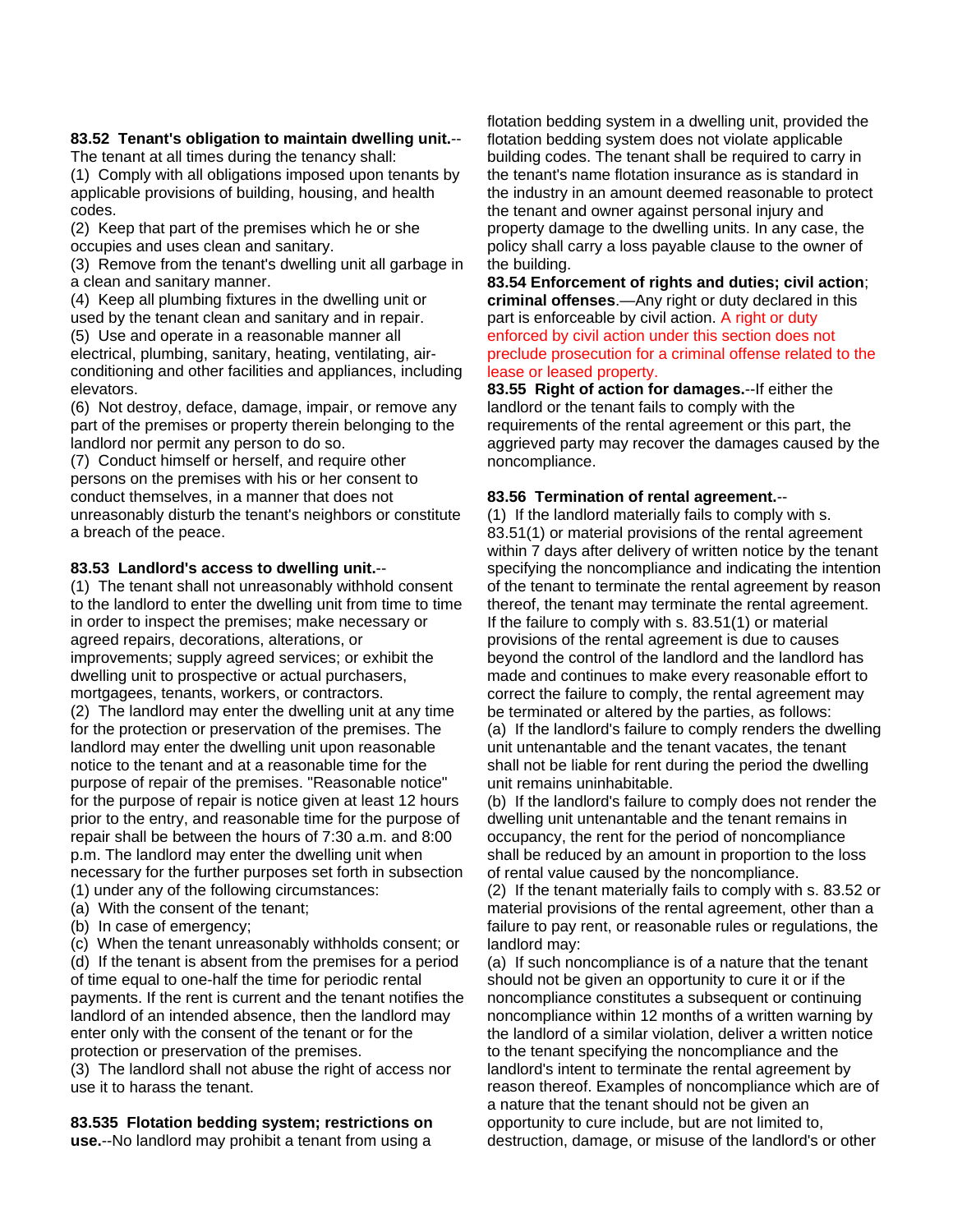tenants' property by intentional act or a subsequent or continued unreasonable disturbance. In such event, the landlord may terminate the rental agreement, and the tenant shall have 7 days from the date that the notice is delivered to vacate the premises. The notice shall be in substantially the following form:

You are advised that your lease is terminated effective immediately. You shall have 7 days from the delivery of this letter to vacate the premises. This action is taken because (cite the noncompliance) .

(b) If such noncompliance is of a nature that the tenant should be given an opportunity to cure it, deliver a written notice to the tenant specifying the noncompliance, including a notice that, if the noncompliance is not corrected within 7 days from the date that the written notice is delivered, the landlord shall terminate the rental agreement by reason thereof. Examples of such noncompliance include, but are not limited to, activities in contravention of the lease or this part such as having or permitting unauthorized pets, guests, or vehicles; parking in an unauthorized manner or permitting such parking; or failing to keep the premises clean and sanitary. If such noncompliance recurs within 12 months after notice, an eviction action may commence without delivering a subsequent notice pursuant to paragraph (a) or this paragraph. The notice shall be in substantially the following form:

You are hereby notified that (cite the noncompliance) . Demand is hereby made that you remedy the noncompliance within 7 days of receipt of this notice or your lease shall be deemed terminated and you shall vacate the premises upon such termination. If this same conduct or conduct of a similar nature is repeated within 12 months, your tenancy is subject to termination without further warning and without your being given an opportunity to cure the noncompliance.

(3) If the tenant fails to pay rent when due and the default continues for 3 days, excluding Saturday, Sunday, and legal holidays, after delivery of written demand by the landlord for payment of the rent or possession of the premises, the landlord may terminate the rental agreement. Legal holidays for the purpose of this section shall be court-observed holidays only. The 3 day notice shall contain a statement in substantially the following form:

<span id="page-7-0"></span>You are hereby notified that you are indebted to me in the sum of \_\_\_\_\_ dollars for the rent and use of the premises (address of leased premises, including county) , Florida, now occupied by you and that I demand payment of the rent or possession of the premises within 3 days (excluding Saturday, Sunday, and legal holidays) from the date of delivery of this notice, to wit: on or before the \_\_\_\_\_ day of \_\_\_\_, (year) .

#### (landlord's name, address and phone number)

(4) The delivery of the written notices required by subsections (1), (2), and (3) shall be by mailing or delivery of a true copy thereof or, if the tenant is absent from the premises, by leaving a copy thereof at the residence. The notice requirements of subsections (1), (2), and (3) may not be waived in the lease.

(5)(a) If the landlord accepts rent with actual knowledge of a noncompliance by the tenant or accepts performance by the tenant of any other provision of the rental agreement that is at variance with its provisions, or if the tenant pays rent with actual knowledge of a noncompliance by the landlord or accepts performance by the landlord of any other provision of the rental agreement that is at variance with its provisions, the landlord or tenant waives his or her right to terminate the rental agreement or to bring a civil action for that noncompliance, but not for any subsequent or continuing noncompliance. However, a landlord does not waive the right to terminate the rental agreement or to bring a civil action for that noncompliance by accepting partial rent for the period. If partial rent is accepted after posting the notice for nonpayment, the landlord must:

1. Provide the tenant with a receipt stating the date and amount received and the agreed upon date and balance of rent due before filing an action for possession; 2. Place the amount of partial rent accepted from the tenant in the registry of the court upon filing the action for possession; or

3. Post a new 3-day notice reflecting the new amount due.

(b) Any tenant who wishes to defend against an action by the landlord for possession of the unit for noncompliance of the rental agreement or of relevant statutes must comply with s. 83.60(2). The court may not set a date for mediation or trial unless the provisions of s. 83.60(2) have been met, but must enter a default judgment for removal of the tenant with a writ of possession to issue immediately if the tenant fails to comply with s. 83.60(2).

(c). This subsection does not apply to that portion of rent subsidies received from a local, state, or national government or an agency of local, state, or national government; however, waiver will occur if an action has not been instituted within 45 days after the landlord obtains actual knowledge of the noncompliance.

(6) If the rental agreement is terminated, the landlord shall comply with s. 83.49(3).

**83.57 Termination of tenancy without specific term.**-- A tenancy without a specific duration, as defined in s. 83.46(2) or (3), may be terminated by either party giving written notice in the manner provided in s. 83.56(4), as follows:

(1) When the tenancy is from year to year, by giving not less than 60 days' notice prior to the end of any annual period;

(2) When the tenancy is from quarter to quarter, by giving not less than 30 days' notice prior to the end of any quarterly period;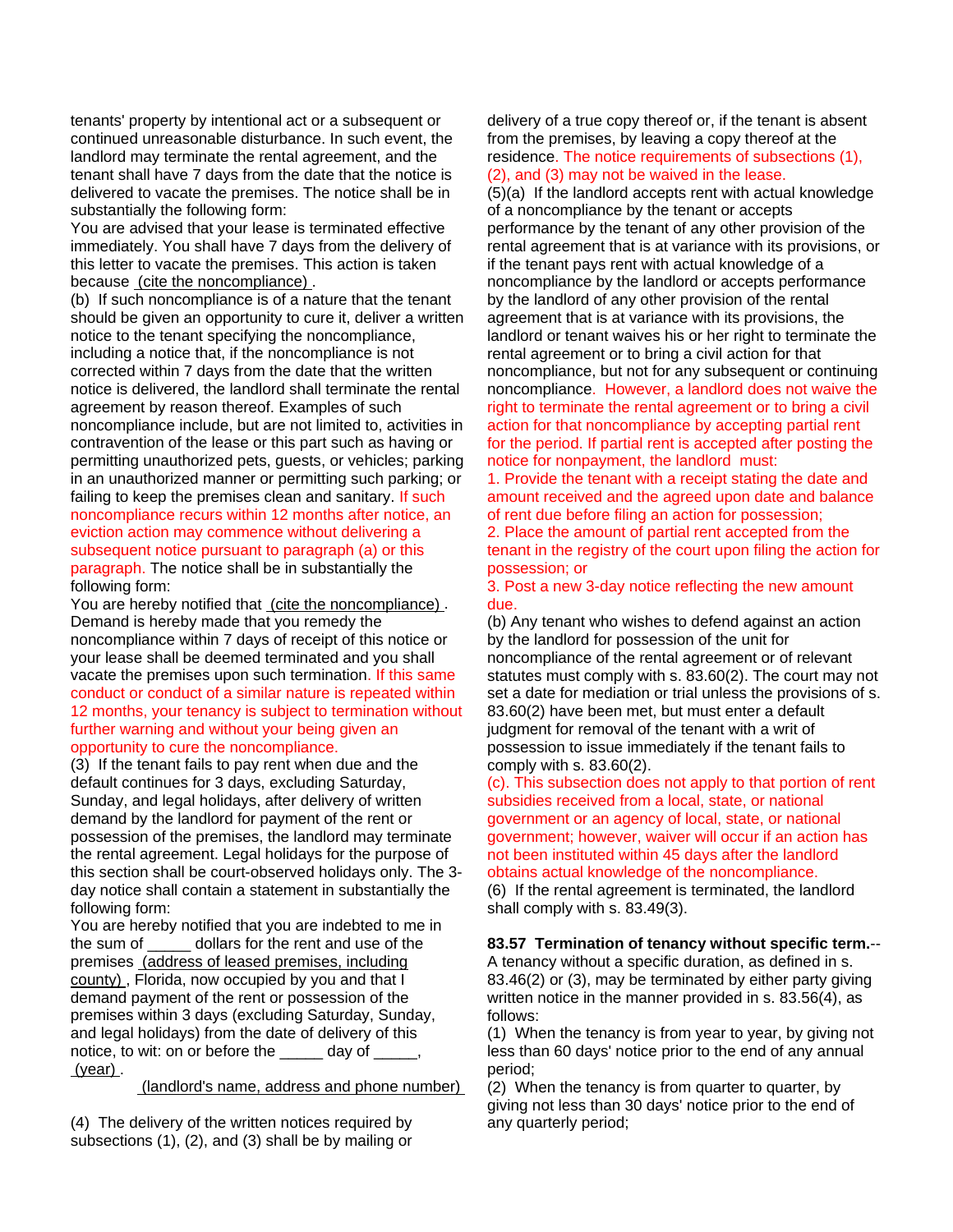(3) When the tenancy is from month to month, by giving not less than 15 days' notice prior to the end of any monthly period; and

(4) When the tenancy is from week to week, by giving not less than 7 days' notice prior to the end of any weekly period.

#### <span id="page-8-0"></span>**83.575 Termination of tenancy with specific duration.**--

(1) A rental agreement with a specific duration may contain a provision requiring the tenant to notify the landlord within a specified period before vacating the premises at the end of the rental agreement, if such provision requires the landlord to notify the tenant within such notice period if the rental agreement will not be renewed; however, a rental agreement may not require more than 60 days' notice from either the tenant or the landlord.

(2) A rental agreement with a specific duration may provide that if a tenant fails to give the required notice before vacating the premises at the end of the rental agreement, the tenant may be liable for liquidated damages as specified in the rental agreement if the landlord provides written notice to the tenant specifying the tenant's obligations under the notification provision contained in the lease and the date the rental agreement is terminated. The landlord must provide such written notice to the tenant within 15 days before the start of the notification period contained in the lease. The written notice shall list all fees, penalties, and other charges applicable to the tenant under this subsection.

<span id="page-8-3"></span>(3) If the tenant remains on the premises with the permission of the landlord after the rental agreement has terminated and fails to give notice required under s. 83.57(3), the tenant is liable to the landlord for an additional 1 month's rent.

<span id="page-8-1"></span>**83.58 Remedies; tenant holding over.**--If the tenant holds over and continues in possession of the dwelling unit or any part thereof after the expiration of the rental agreement without the permission of the landlord, the landlord may recover possession of the dwelling unit in the manner provided for in s. 83.59. The landlord may also recover double the amount of rent due on the dwelling unit, or any part thereof, for the period during which the tenant refuses to surrender possession.

#### <span id="page-8-2"></span>**83.59 Right of action for possession.**--

(1) If the rental agreement is terminated and the tenant does not vacate the premises, the landlord may recover possession of the dwelling unit as provided in this section.

(2) A landlord, the landlord's attorney, or the landlord's agent, applying for the removal of a tenant, shall file in the county court of the county where the premises are situated a complaint describing the dwelling unit and stating the facts that authorize its recovery. A landlord's agent is not permitted to take any action other than the

initial filing of the complaint, unless the landlord's agent is an attorney. The landlord is entitled to the summary procedure provided in s. 51.011, and the court shall advance the cause on the calendar.

(3) The landlord shall not recover possession of a dwelling unit except:

(a) In an action for possession under subsection (2) or other civil action in which the issue of right of possession is determined;

(b) When the tenant has surrendered possession of the dwelling unit to the landlord;

(c) When the tenant has abandoned the dwelling unit. In the absence of actual knowledge of abandonment, it shall be presumed that the tenant has abandoned the dwelling unit if he or she is absent from the premises for a period of time equal to one-half the time for periodic rental payments. However, this presumption does not apply if the rent is current or the tenant has notified the landlord, in writing, of an intended absence; or (d) When the last remaining tenant of a dwelling unit is deceased, personal property remains on the premises, rent is unpaid, at least 60 days have elapsed following the date of death, and the landlord has not been notified in writing of the existence of a probate estate or of the name and address of a personal representative. This paragraph does not apply to a dwelling unit used in connection with a federally administered or regulated housing program, including programs under s. 202, s.  $221(d)(3)$  and  $(4)$ , s. 236, or s. 8 of the National Housing Act, as amended.

(4) The prevailing party is entitled to have judgment for costs and execution therefor.

**83.595 Choice of remedies upon breach or early termination by tenant**.--If the tenant breaches the rental agreement for the dwelling unit and the landlord has obtained a writ of possession, or the tenant has surrendered possession of the dwelling unit to the landlord, or the tenant has abandoned the dwelling unit, the landlord may:

(1) Treat the rental agreement as terminated and retake possession for his or her own account, thereby terminating any further liability of the tenant;

(2) Retake possession of the dwelling unit for the account of the tenant, holding the tenant liable for the difference between the rent stipulated to be paid under the rental agreement and what the landlord is able to recover from a reletting. If the landlord retakes possession, the landlord has a duty to exercise good faith in attempting to relet the premises, and any rent received by the landlord as a result of the reletting must be deducted from the balance of rent due from the tenant. For purposes of this subsection, the term "good faith in attempting to relet the premises" means that the landlord uses at least the same efforts to relet the premises as were used in the initial rental or at least the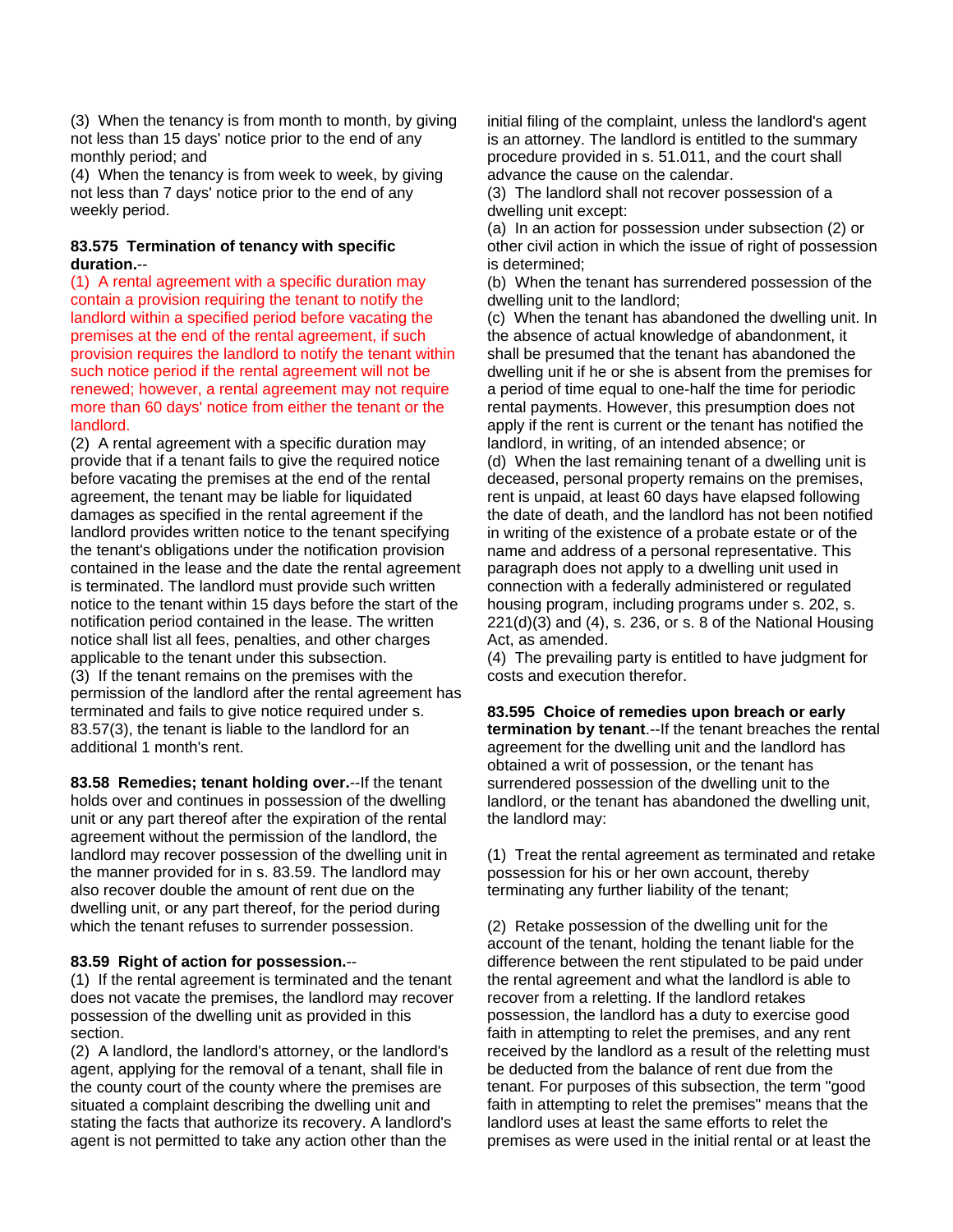same efforts as the landlord uses in attempting to rent other similar rental units but does not require the landlord to give a preference in renting the premises over other vacant dwelling units that the landlord owns or has the responsibility to rent;

(3) Stand by and do nothing, holding the lessee liable for the rent as it comes due; or

(4) Charge liquidated damages, as provided in the rental agreement, or an early termination fee to the tenant if the landlord and tenant have agreed to liquidated damages or an early termination fee, if the amount does not exceed 2 months' rent, and if, in the case of an early termination fee, the tenant is required to give no more than 60 days' notice, as provided in the rental agreement, prior to the proposed date of early termination. This remedy is available only if the tenant and the landlord, at the time the rental agreement was made, indicated acceptance of liquidated damages or an early termination fee. The tenant must indicate acceptance of liquidated damages or an early termination fee by signing a separate addendum to the rental agreement containing a provision in substantially the following form:

[] I agree, as provided in the rental agreement, to pay \$\_\_\_\_\_ (an amount that does not exceed 2 months' rent) as liquidated damages or an early termination fee if I elect to terminate the rental agreement, and the landlord waives the right to seek additional rent beyond the month in which the landlord retakes possession.

[1] do not agree to liquidated damages or an early termination fee, and I acknowledge that the landlord may seek damages as provided by law.

(a) In addition to liquidated damages or an early termination fee, the landlord is entitled to the rent and other charges accrued through the end of the month in which the landlord retakes possession of the dwelling unit and charges for damages to the dwelling unit.

<span id="page-9-1"></span>(b) This subsection does not apply if the breach is failure to give notice as provided in s. 83.575.

#### <span id="page-9-0"></span>**83.60 Defenses to action for rent or possession; procedure.**--

<span id="page-9-2"></span>(1)(a) In an action by the landlord for possession of a dwelling unit based upon nonpayment of rent or in an action by the landlord under s. 83.55 seeking to recover unpaid rent, the tenant may defend upon the ground of a material noncompliance with s. 83.51(1), or may raise any other defense, whether legal or equitable, that he or she may have, including the defense of retaliatory conduct in accordance with s. 83.64. The landlord must be given an opportunity to cure a deficiency in a notice or in the pleadings before dismissal of the action.

(b) The defense of a material noncompliance with s. 83.51(1) may be raised by the tenant if 7 days have elapsed after the delivery of written notice by the tenant to the landlord, specifying the noncompliance and indicating the intention of the tenant not to pay rent by reason thereof. Such notice by the tenant may be given to the landlord, the landlord's representative as designated pursuant to s. 83.50, a resident manager, or the person or entity who collects the rent on behalf of the landlord. A material noncompliance with s. 83.51(1) by the landlord is a complete defense to an action for possession based upon nonpayment of rent, and, upon hearing, the court or the jury, as the case may be, shall determine the amount, if any, by which the rent is to be reduced to reflect the diminution in value of the dwelling unit during the period of noncompliance with s. 83.51(1). After consideration of all other relevant issues, the court shall enter appropriate judgment.

(2) In an action by the landlord for possession of a dwelling unit, if the tenant interposes any defense other than payment, including, but not limited to, the defense of a defective 3-day notice, the tenant shall pay into the registry of the court the accrued rent as alleged in the complaint or as determined by the court and the rent that accrues during the pendency of the proceeding, when due. The clerk shall notify the tenant of such requirement in the summons. Failure of the tenant to pay the rent into the registry of the court or to file a motion to determine the amount of rent to be paid into the registry within 5 days, excluding Saturdays, Sundays, and legal holidays, after the date of service of process constitutes an absolute waiver of the tenant's defenses other than payment, and the landlord is entitled to an immediate default judgment for removal of the tenant with a writ of possession to issue without further notice or hearing thereon. If a motion to determine rent is filed, documentation in support of the allegation that the rent as alleged in the complaint is in error is required. Public housing tenants or tenants receiving rent subsidies are required to deposit only that portion of the full rent for which they are responsible pursuant to the federal, state, or local program in which they are participating.

#### **83.61 Disbursement of funds in registry of court;**

**prompt final hearing.**--When the tenant has deposited funds into the registry of the court in accordance with the provisions of s. 83.60(2) and the landlord is in actual danger of loss of the premises or other personal hardship resulting from the loss of rental income from the premises, the landlord may apply to the court for disbursement of all or part of the funds or for prompt final hearing. The court shall advance the cause on the calendar. The court, after preliminary hearing, may award all or any portion of the funds on deposit to the landlord or may proceed immediately to a final resolution of the cause.

**83.62 Restoration of possession to landlord.**--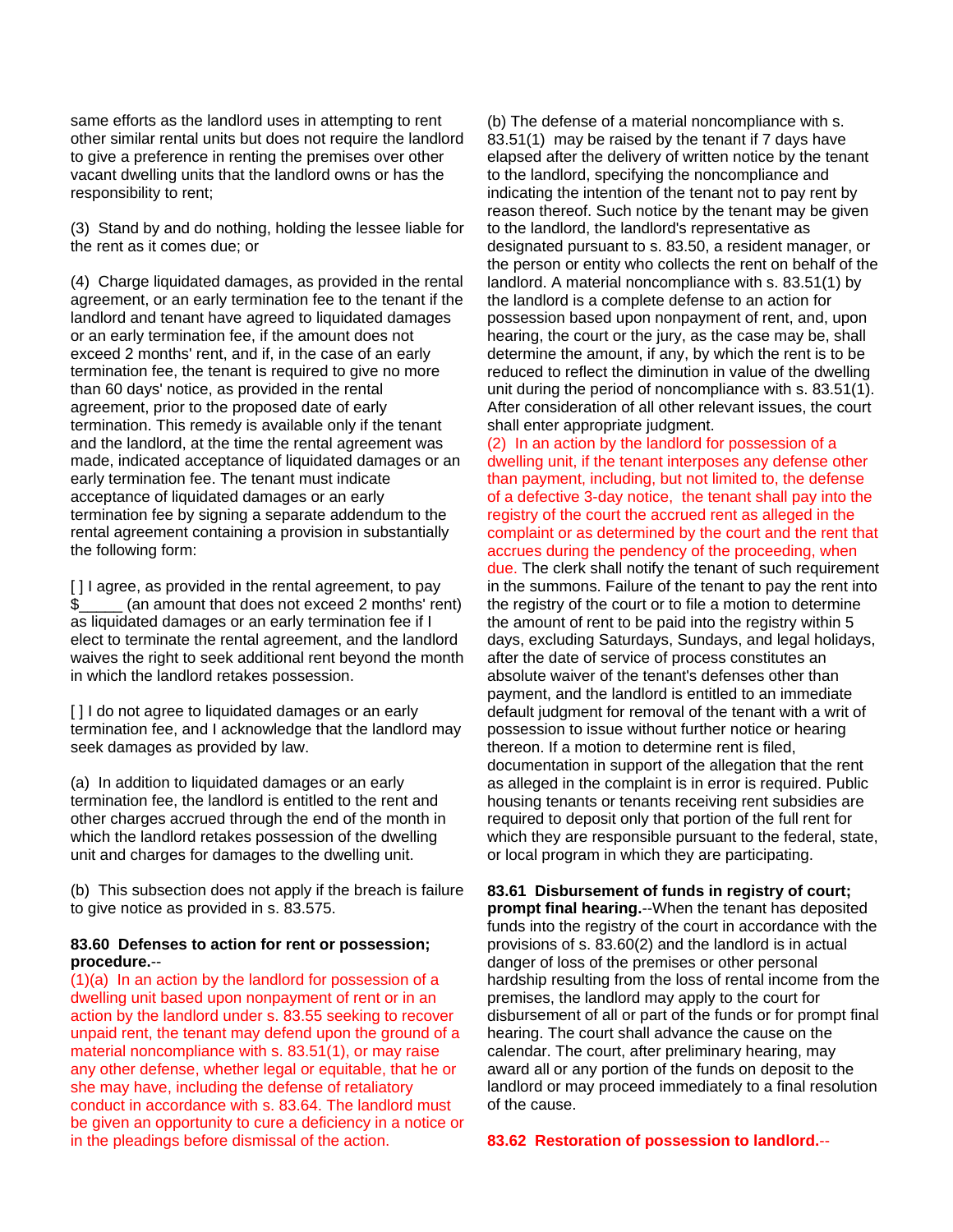(1) In an action for possession, after entry of judgment in favor of the landlord, the clerk shall issue a writ to the sheriff describing the premises and commanding the sheriff to put the landlord in possession after 24 hours' notice conspicuously posted on the premises. Saturdays, Sundays, and legal holidays do not stay the 24-hour notice period.

(2) At the time the sheriff executes the writ of possession or at any time thereafter, the landlord or the landlord's agent may remove any personal property found on the premises to or near the property line. Subsequent to executing the writ of possession, the landlord may request the sheriff to stand by to keep the peace while the landlord changes the locks and removes the personal property from the premises. When such a request is made, the sheriff may charge a reasonable hourly rate, and the person requesting the sheriff to stand by to keep the peace shall be responsible for paying the reasonable hourly rate set by the sheriff. Neither the sheriff nor the landlord or the landlord's agent shall be liable to the tenant or any other party for the loss, destruction, or damage to the property after it has been removed.

<span id="page-10-0"></span>**83.625 Power to award possession and enter money** 

**judgment.**--In an action by the landlord for possession of a dwelling unit based upon nonpayment of rent, if the court finds the rent is due, owing, and unpaid and by reason thereof the landlord is entitled to possession of the premises, the court, in addition to awarding possession of the premises to the landlord, shall direct, in an amount which is within its jurisdictional limitations, the entry of a money judgment with costs in favor of the landlord and against the tenant for the amount of money found due, owing, and unpaid by the tenant to the landlord. However, no money judgment shall be entered unless service of process has been effected by personal service or, where authorized by law, by certified or registered mail, return receipt, or in any other manner prescribed by law or the rules of the court; and no money judgment may be entered except in compliance with the Florida Rules of Civil Procedure. The prevailing party in the action may also be awarded attorney's fees and costs.

<span id="page-10-3"></span><span id="page-10-1"></span>**83.63 Casualty damage.**--If the premises are damaged or destroyed other than by the wrongful or negligent acts of the tenant so that the enjoyment of the premises is substantially impaired, the tenant may terminate the rental agreement and immediately vacate the premises. The tenant may vacate the part of the premises rendered unusable by the casualty, in which case the tenant's liability for rent shall be reduced by the fair rental value of that part of the premises damaged or destroyed. If the rental agreement is terminated, the landlord shall comply with s. 83.49(3).

(1) It is unlawful for a landlord to discriminatorily increase a tenant's rent or decrease services to a tenant, or to bring or threaten to bring an action for possession or other civil action, primarily because the landlord is retaliating against the tenant. In order for the tenant to raise the defense of retaliatory conduct, the tenant must have acted in good faith. Examples of conduct for which the landlord may not retaliate include, but are not limited to, situations where:

(a) The tenant has complained to a governmental agency charged with responsibility for enforcement of a building, housing, or health code of a suspected violation applicable to the premises;

(b) The tenant has organized, encouraged or participated in a tenants' organization or

(c) The tenant has complained to the landlord pursuant to s. 83.56(1);

(d) The tenant is a servicemember who has terminated a rental agreement pursuant to s. 83.682;

e) The tenant has paid rent to a condominium, cooperative, or homeowners' association after demand from the association in order to pay the landlord's obligation to the association; or

(f) The tenant has exercised his or her rights under local, state, or federal fair housing laws.

(2) Evidence of retaliatory conduct may be raised by the tenant as a defense in any action brought against him or her for possession.

(3) In any event, this section does not apply if the landlord proves that the eviction is for good cause. Examples of good cause include, but are not limited to, good faith actions for nonpayment of rent, violation of the rental agreement or of reasonable rules, or violation of the terms of this chapter.

(4) "Discrimination" under this section means that a tenant is being treated differently as to the rent charged, the services rendered, or the action being taken by the landlord, which shall be a prerequisite to a finding of retaliatory conduct.

#### **83.67 Prohibited practices.**--

(1) A landlord of any dwelling unit governed by this part shall not cause, directly or indirectly, the termination or interruption of any utility service furnished the tenant, including, but not limited to, water, heat, light, electricity, gas, elevator, garbage collection, or refrigeration, whether or not the utility service is under the control of, or payment is made by, the landlord.

(2) A landlord of any dwelling unit governed by this part shall not prevent the tenant from gaining reasonable access to the dwelling unit by any means, including, but not limited to, changing the locks or using any bootlock or similar device.

(3) A landlord of any dwelling unit governed by this part shall not discriminate against a servicemember in offering a dwelling unit for rent or in any of the terms of the rental agreement.

#### <span id="page-10-2"></span>**83.64 Retaliatory conduct.**--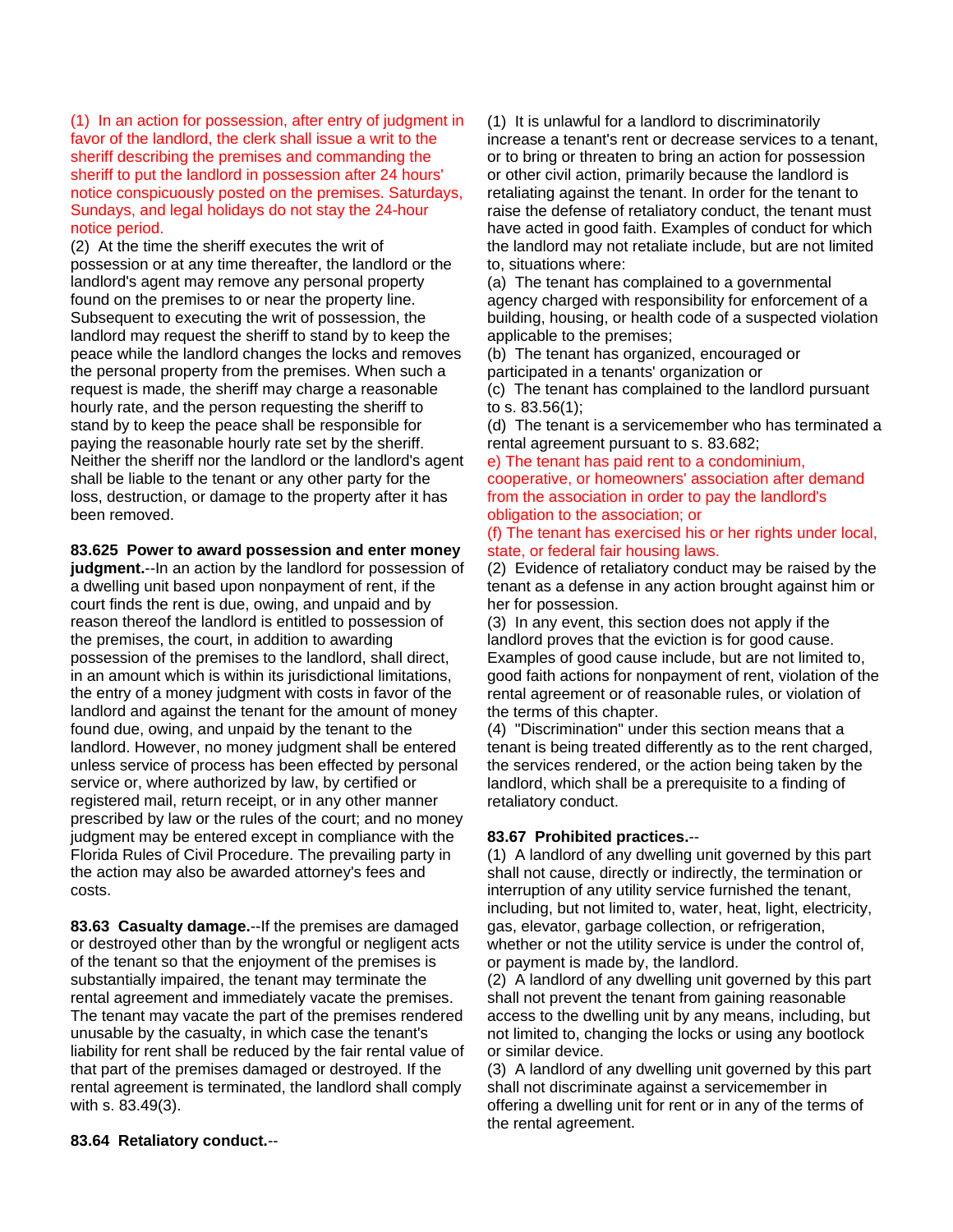(4) A landlord shall not prohibit a tenant from displaying one portable, removable, cloth or plastic United States flag, not larger than 4 and  $\frac{1}{2}$  feet by 6 feet, in a respectful manner in or on the dwelling unit regardless of any provision in the rental agreement dealing with flags or decorations. The United States flag shall be displayed in accordance with s. 83.52(6). The landlord is not liable for damages caused by a United States flag displayed by a tenant. Any United States flag may not infringe upon the space rented by any other tenant.

<span id="page-11-1"></span>(5) A landlord of any dwelling unit governed by this part shall not remove the outside doors, locks, roof, walls, or windows of the unit except for purposes of maintenance, repair, or replacement; and the landlord shall not remove the tenant's personal property from the dwelling unit unless such action is taken after surrender, abandonment, recovery of possession of the dwelling unit due to the death of the last remaining tenant in accordance with s. 83.59(3)(d), or a lawful eviction. If provided in the rental agreement or a written agreement separate from the rental agreement, upon surrender or abandonment by the tenant, the landlord is not required to comply with s. 715.104 and is not liable or responsible for storage or disposition of the tenant's personal property; if provided in the rental agreement, there must be printed or clearly stamped on such rental agreement a legend in substantially the following form:

BY SIGNING THIS RENTAL AGREEMENT, THE TENANT AGREES THAT UPON SURRENDER, ABANDONMENT, OR RECOVERY OF POSSESSION OF THE DWELLING UNIT DUE TO THE DEATH OF THE LAST REMAINING TENANT, AS PROVIDED BY CHAPTER 83, FLORIDA STATUTES, THE LANDLORD SHALL NOT BE LIABLE OR RESPONSIBLE FOR STORAGE OR DISPOSITION OF THE TENANT'S PERSONAL PROPERTY.

For the purposes of this section, abandonment shall be as set forth in s. 83.59(3)(c).

(6) A landlord who violates any provision of this section shall be liable to the tenant for actual and consequential damages or 3 months' rent, whichever is greater, and costs, including attorney's fees. Subsequent or repeated violations that are not contemporaneous with the initial violation shall be subject to separate awards of damages.

(7) A violation of this section constitutes irreparable harm for the purposes of injunctive relief.

(8) The remedies provided by this section are not exclusive and do not preclude the tenant from pursuing any other remedy at law or equity that the tenant may have. The remedies provided by this section shall also apply to a servicemember who is a prospective tenant who has been discriminated against under subsection (3).

<span id="page-11-0"></span>**83.681 Orders to enjoin violations of this part.**--

(1) A landlord who gives notice to a tenant of the landlord's intent to terminate the tenant's lease pursuant to s. 83.56(2)(a), due to the tenant's intentional destruction, damage, or misuse of the landlord's property may petition the county or circuit court for an injunction prohibiting the tenant from continuing to violate any of the provisions of that part.

(2) The court shall grant the relief requested pursuant to subsection (1) in conformity with the principles that govern the granting of injunctive relief from threatened loss or damage in other civil cases.

(3) Evidence of a tenant's intentional destruction, damage, or misuse of the landlord's property in an amount greater than twice the value of money deposited with the landlord pursuant to s. 83.49 or \$300, whichever is greater, shall constitute irreparable harm for the purposes of injunctive relief.

#### **83.682 Termination of rental agreement by a servicemember.**--

(1) Any servicemember may terminate his or her rental agreement by providing the landlord with a written notice of termination to be effective on the date stated in the notice that is at least 30 days after the landlord's receipt of the notice if any of the following criteria are met: (a) The servicemember is required, pursuant to a permanent change of station orders, to move 35 miles or more from the location of the rental premises;

(b) The servicemember is prematurely or involuntarily discharged or released from active duty or state active duty;

(c) The servicemember is released from active duty or state active duty after having leased the rental premises while on active duty or state active duty status and the rental premises is 35 miles or more from the servicemember's home of record prior to entering active duty or state active duty;

(d) After entering into a rental agreement, the servicemember receives military orders requiring him or her to move into government quarters or the servicemember becomes eligible to live in and opts to move into government quarters;

(e) The servicemember receives temporary duty orders, temporary change of station orders, or state active duty orders to an area 35 miles or more from the location of the rental premises, provided such orders are for a period exceeding 60 days; or

(f) The servicemember has leased the property, but prior to taking possession of the rental premises, receives a change of orders to an area that is 35 miles or more from the location of the rental premises.

(2) The notice to the landlord must be accompanied by either a copy of the official military orders or a written verification signed by the servicemember's commanding officer.

(3) In the event a servicemember dies during active duty, an adult member of his or her immediate family may terminate the servicemember's rental agreement by